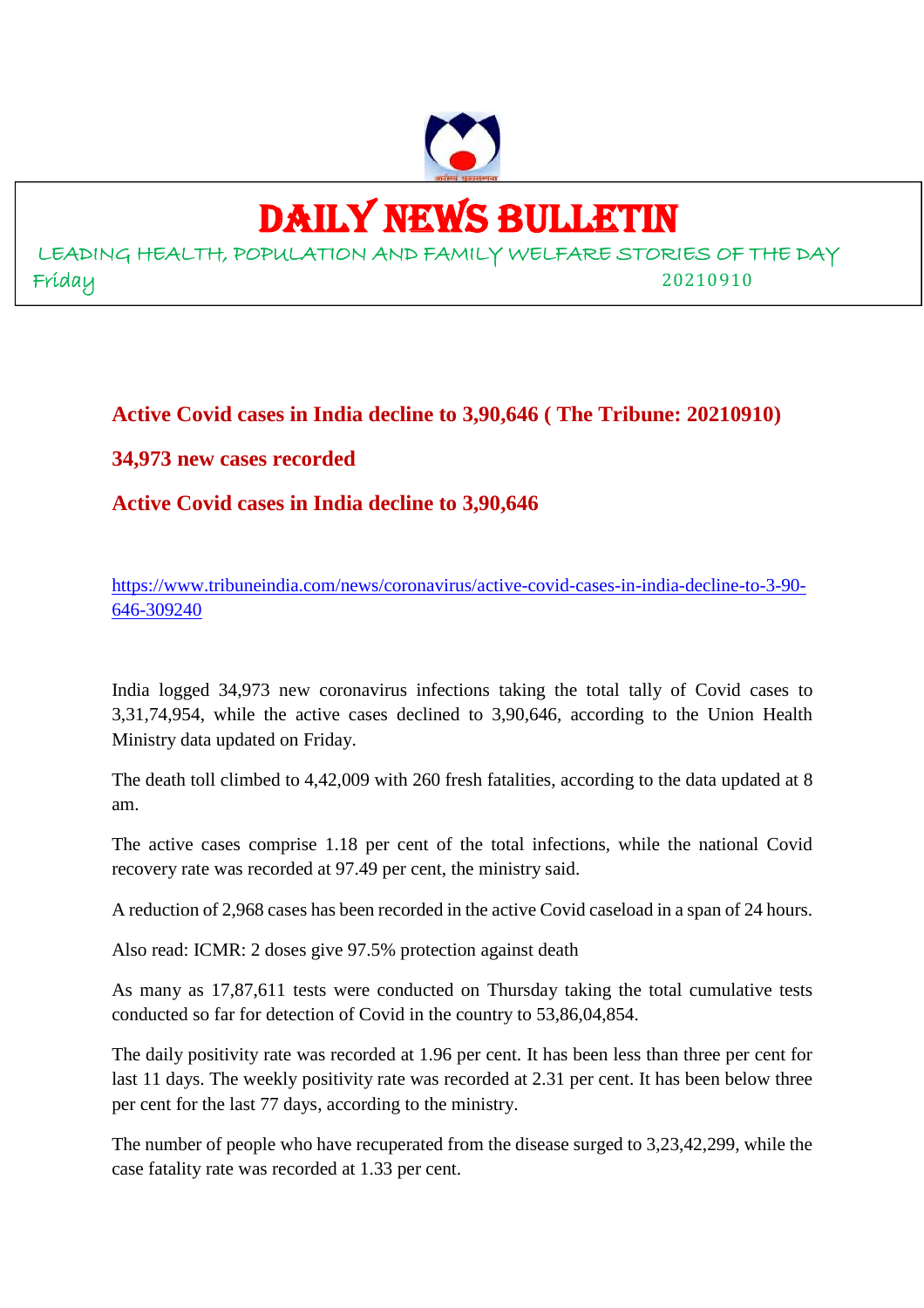The cumulative doses administered in the country so far under the nationwide vaccination drive have exceeded 72.37 crore.

The 260 new fatalities include 125 from Kerala and 55 from Maharashtra.

Maharashtra has reconciled the data leading to a decrease in total number of cases and discharges as compared to Thursday.

A total of 4,42,009 deaths have been reported so far in the country, including 1,38,017 from Maharashtra, 37,462 from Karnataka, 35,094 from Tamil Nadu, 25,083 from Delhi, 22,863 from Uttar Pradesh, 22,126 from Kerala and 18,539 from West Bengal. PTI

# **ICMR: 2 doses give 97.5% protection**

## **ICMR: 2 doses give 97.5% protection against death (The Tribune: 20210910)**

https://www.tribuneindia.com/news/coronavirus/icmr-2-doses-give-97-5-protection-againstdeath-308960

Two Covid vaccine doses offer near-total protection against death and even one dose is more than 96 per cent effective in averting fatality, the first government analysis of vaccine efficacy among the inoculated population has shown.

High positivity rate in two Himachal Pradesh districts

35 districts in the country have more than 10% positivity rate

Lahaul-Spiti (13.74%) and Mandi in HP are among districts of concern

The Indian Council of Medical Research's (ICMR) vaccine effectiveness study conducted between April 18 and August 15 this year found that vaccines were preventing serious disease and death. It also revealed a high rate of mortality among the non-vaccinated.

"We synergised the data from several sources, including CoWIN, and found vaccine effectiveness in preventing mortality with one dose to be 96.6 per cent and with two doses 97.5 per cent," ICMR chief Balram Bhargava said.

"Reinfections and breakthrough infections are under analysis. We first looked at deaths, which is what most people are interested in and vaccines are definitively averting serious disease and death," the ICMR DG said.

As of today, India has administered over 72 crore doses with 58 per cent people above 18 years covered with one dose while the two-dose coverage is a little over 16 per cent. Government experts today urged pregnant women and all the leftouts to get vaccinated.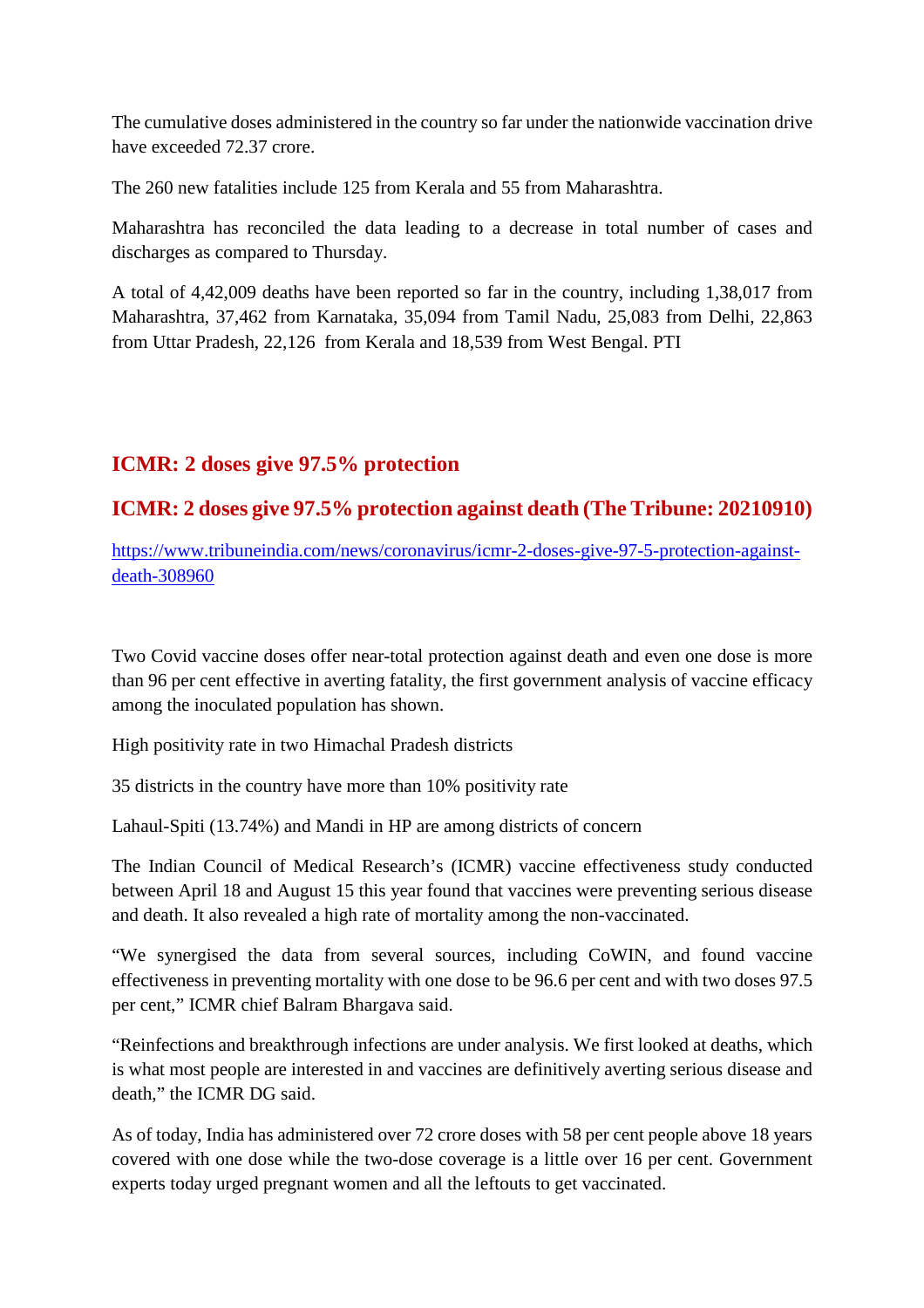Health Secretary Rajesh Bhushan reminded people that the second wave was not over and they had to exercise more caution with the festive season round the corner.

Although the weekly positivity rate nationally has been below 3 per cent for the tenth week, 35 districts still have more than 10 per cent positivity and 30 districts have positivity between 5 and 10 per cent.

Lahaul-Spiti and Mandi in Himachal are among the districts of concern with Lahaul's positivity at a high of 13.74 per cent.

The ICMR chief said, "Mass gatherings have to be discouraged and low observance of key festivals this year will provide us an opportunity to celebrate big next year. Responsible rather than revenge travel is the key." — TNS

## **Door-to-door vaccination order**

# **Supreme court refuses to pass door-to-door vaccination order(The Tribune: 20210910)**

https://www.tribuneindia.com/news/coronavirus/supreme-court-refuses-to-pass-door-to-doorvaccination-order-308571

Can't say all deaths during 2nd wave due to negligence: Bench

The Supreme Court on Wednesday refused to entertain a petition which wanted all Covid-19 deaths during the second wave of the pandemic to be presumed as a result of medical negligence and sought compensation for the kin of those who died.

"To assume that each death due to Covid-19 took place due to negligence is too much. The second wave had such an impact across the country that it cannot be presumed that all deaths happened due to negligence.

Courts cannot have a presumption that all Covid deaths happened due to medical negligence, which your petition does." a Bench led by Justice DY Chandrachud said. It asked the petitioner Deepak Raj Singh to approach the competent authority with his suggestions. The Bench said it had already passed an order in June to the National Disaster Management Authority to recommend within six weeks appropriate guidelines for ex gratia assistance on account of loss of life to the family members of those who died due to Covid-19. "The government is yet to come out with the policy. If you have any suggestion with regard to implementation of that policy, you can approach the competent authority," it said.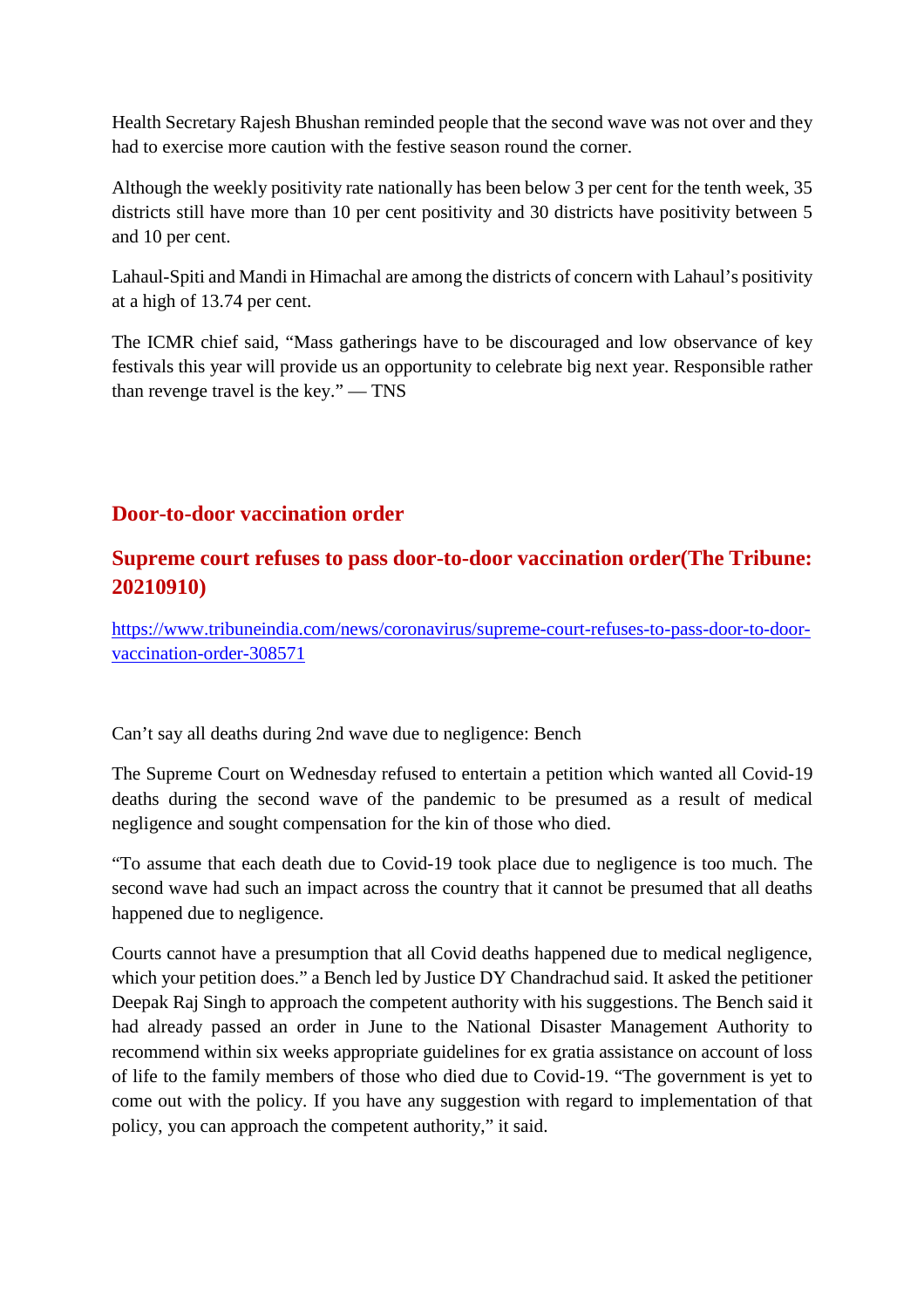The Bench also refused to pass a general order to the authorities for door-to-door vaccination, saying it was "not feasible".

"With one brush you want an order for the entire country. The vaccination drive is already in progress and over 60 per cent of the population has been administered the first dose,' the Bench told the counsel for petitioner Youth Bar Association. Terming it a matter of governance, the Bench said it couldn't scrap the existing policy.

It sought to highlight the fact that the situation in Ladakh was different from that in Kerala, Uttar Pradesh or any other state. Similarly, in urban areas, the situation was different from that in rural areas, it said, adding that "there are different kinds of problems in every state in this vast country."

## **SINGLE VACCINE**

# **SINGLE VACCINE SHOT GIVES 96.6% PROTECTION FROM DEATH: GOVT DATA (Hindustan Times: 20210910)**

https://epaper.hindustantimes.com/Home/ArticleView

One vaccine dose alone is 96.6% effective in preventing Covid-19 deaths in India, and two doses are 97.5% effective, the Union health ministry said on Thursday after analysing data between April and August.

"Vaccine effectiveness in preventing death after first dose is 96.6%; and after two doses is 97.5%. This vaccine protective effect against death is there in all age group; whether it be in ages above 60, above 45 to 59 or 18 to 44 years," said Balram Bhargava, director general, ICMR. P13

### **Vaccine inequality across districts**

# **Vaccine inequality across districts is high, but it is decreasing (Hindustan Times: 20210910**

## https://epaper.hindustantimes.com/Home/ArticleView

There vaccine inequality across districts? This analysis has been constrained by the nonavailability of population data by districts. Such numbers are only available in census figures, which are now 10 years old. The first part of this two-part data journalism series built alternative estimates of India's adult population across districts by using the 2019 electoral roll. The second and concluding part tracks vaccine inequality as a dynamic variable across districts and tries to understand how it has evolved over the course of India's Covid-19 vaccination programme. It also tries to chart out the possible trajectory going forward.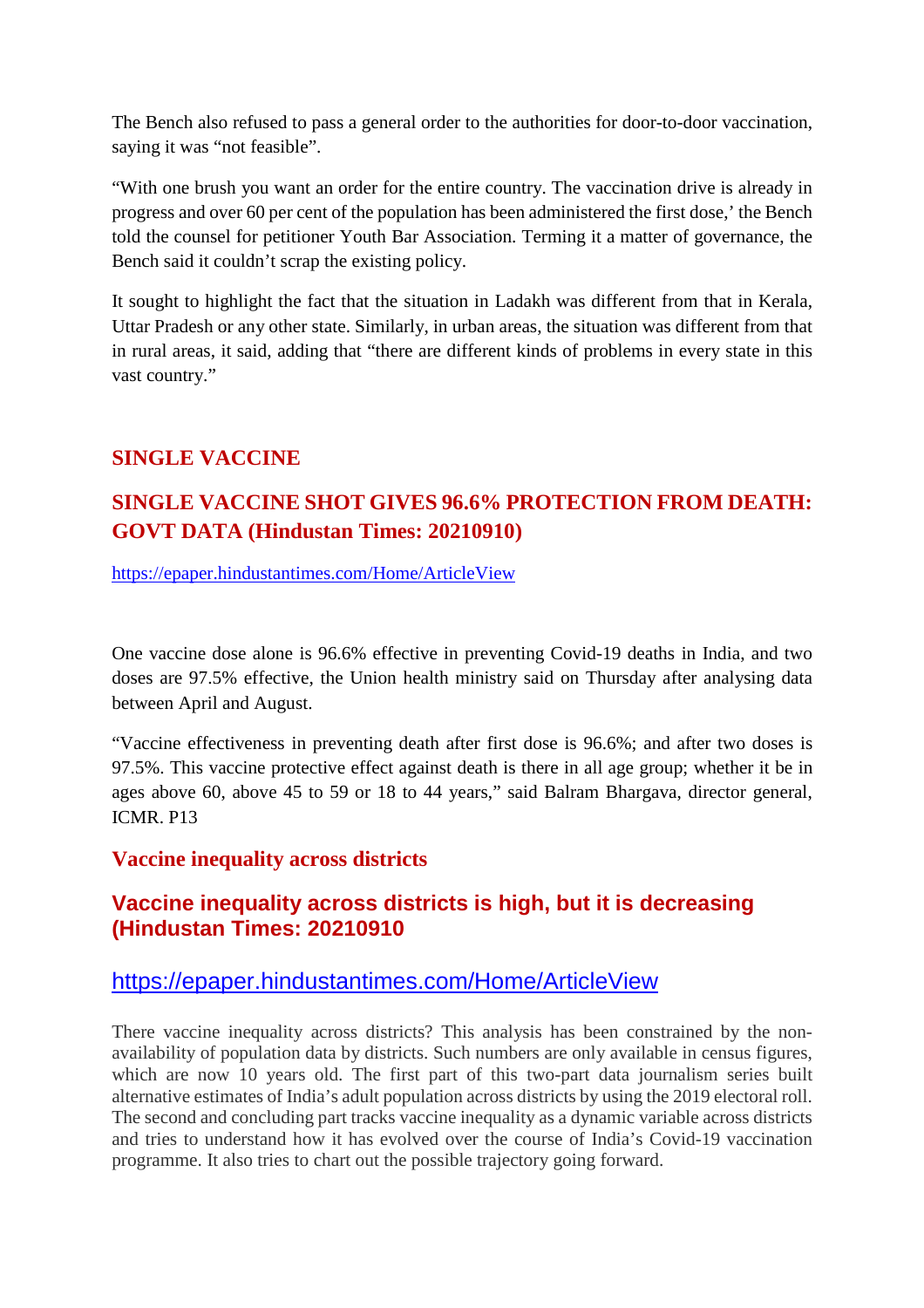# Inequality was increasing across districts until June, but it is coming down now

The best way to measure inter-district vaccine inequality is by looking<br>at the gap between districts which have performed well and those which have not. Individual comparisons, such as the gap between best and worst districts, can be misleading here. This is because such districts can be outliers. HT has looked at the share of vaccinated population by classifying all districts into quartiles (from bottom 25% to top 25%) for each day of vaccination.

The comparison shows that inter-district vaccine inequality in terms of share of vaccinated population with at least one dose has almost continuously decreased. This comparison starts from April 1, which is when India opened vaccination for<br>everyone over the age of 45. First dose coverage in the bottom three quartiles has almost consistently caught up with the coverage in the top 25% districts. The coverage in bottom 25% districts was 26% of the coverage in top 25% districts on April<br>1 and is now 43% of the coverage in the top 25% districts.

The inequality in second doses has decreased less consistently than for first doses. On April 1, coverage in the bottom three quartiles was at 25.76%,<br>40.53%, and 59.82% of the coverage in the top quartile. This gap increased for the bottom three quartiles at different rates initially. From July 2. inter-district vaccine inequality started coming down for all three bottom quartiles for the population that has received both doses as well.



# Laggard districts have higher overall population

While declining inequality in district-wise vaccinations is a elcome development, it is still quite high. What makes the challenge even more<br>important is the fact that laggard districts have a bigger share of population than their top-performing counterparts. For example, the bottom 25% of districts (in terms of first dose coverage as on September 5) had a share of 32.5% of the total adult population. This number was<br>just 17.3% in the top 25% of districts. The<br>same trend holds as far as median vaccination coverage is concerned. Districts below the median mark have 59% of the country's adult population.





Source: Co-WIN dashboard, ECL TCPD

# Have districts pulled up or slipped down drastically?

Have districts performing badly in the initial phase of vaccination shown a drastic improvement and vice versa? This is a possibility. theoretically speaking. Our analysis shows that this not very likely. Of the 157 districts which have been in the bottom quartile (by share of population which has received at least one dose), only two (Morigaon and Lakhimpur in Assam) have managed to make it to the top quartile so far. The reverse also<br>holds true. Only two districts (lanjgir Champa and Koriya in Chhattisgarh)



among the 157 districts which have been in the top quartile have fallen to the bottom quartile

In coverage of first doses, 336 of 628 districts were in the same quartile on September 5 as they were on April 30 (a month after vaccination was opened up for all adults). Among the rest of the districts, 232 have jumped only one quartile (112 going up; and 120 going down). Only 56 districts have jumped two quartiles (30 up, 26 down).

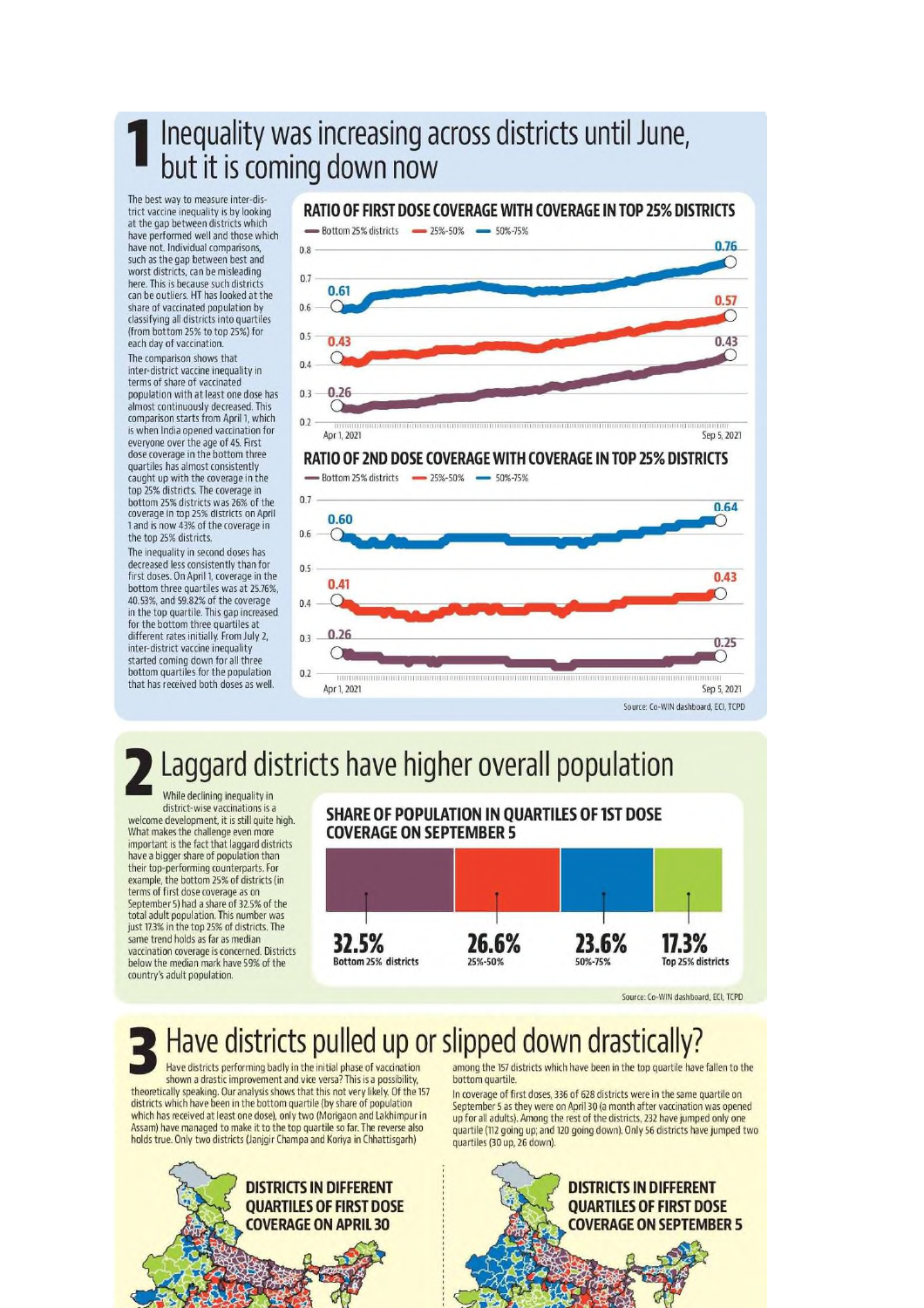# **Holistic yoga practices**

# **Holistic yoga practices to regularise hormonal health (The Indian Express: 20210910)**

https://indianexpress.com/article/lifestyle/fitness/hormonal-health-yoga-breathing-exercises-7492513/

Fitness influencer Juhi Kapoor shared ways to improve hormonal health

YogaSome yogic prcatices can help regularise hormonal issues. (Source: Pixabay)

The combination of proper diet, regular exercise, and positive thoughts can make a lot of difference to one's life, experts suggest. Taking it a step ahead, fitness influencer Juhi Kapoor shared certain yogic practices to regularise hormonal health.

"Regulation of hormonal balance is not just one tablet solution. Your approach needs to be holistic in terms of nutrition, workout, and positivity," she shared on her Instagram page, Fitness Fables.

ALSO READ |Watch: Malaika Arora shows how to do Pranayama to boost immunity, improve lung capacity

Practicing alternate nostril breathing

Anuloma Viloma can help to achieve balance throughout your body. It will detoxify your system and also keep you composed, improve functioning of organs, and aid better production of hormones

Hormonal balance in women

It has a lot to do with how the ovaries are functioning, along with other endocrine glands like pituitary and hypothalamus. "That's why, hip opening asanas and inversions can help a lot," she said suggesting that one should practice asanas like butterfly pose (bhadrasana), seated straddle (upavishtakonasana), halasana (plough), sarvangasana (shoulderstand).

yoga Yoga practices can help regularise hormonal health. (Photo: Getty Images/Thinkstock)

Vajrasana

Vajrasana after dinner will be a gamechanger as you will be improving digestion and nutrient absorption, she mentioned.

#### Bhramari

The practice is known to improve fertility, hormonal balance, as well as improve sleep, and also reduce migraine.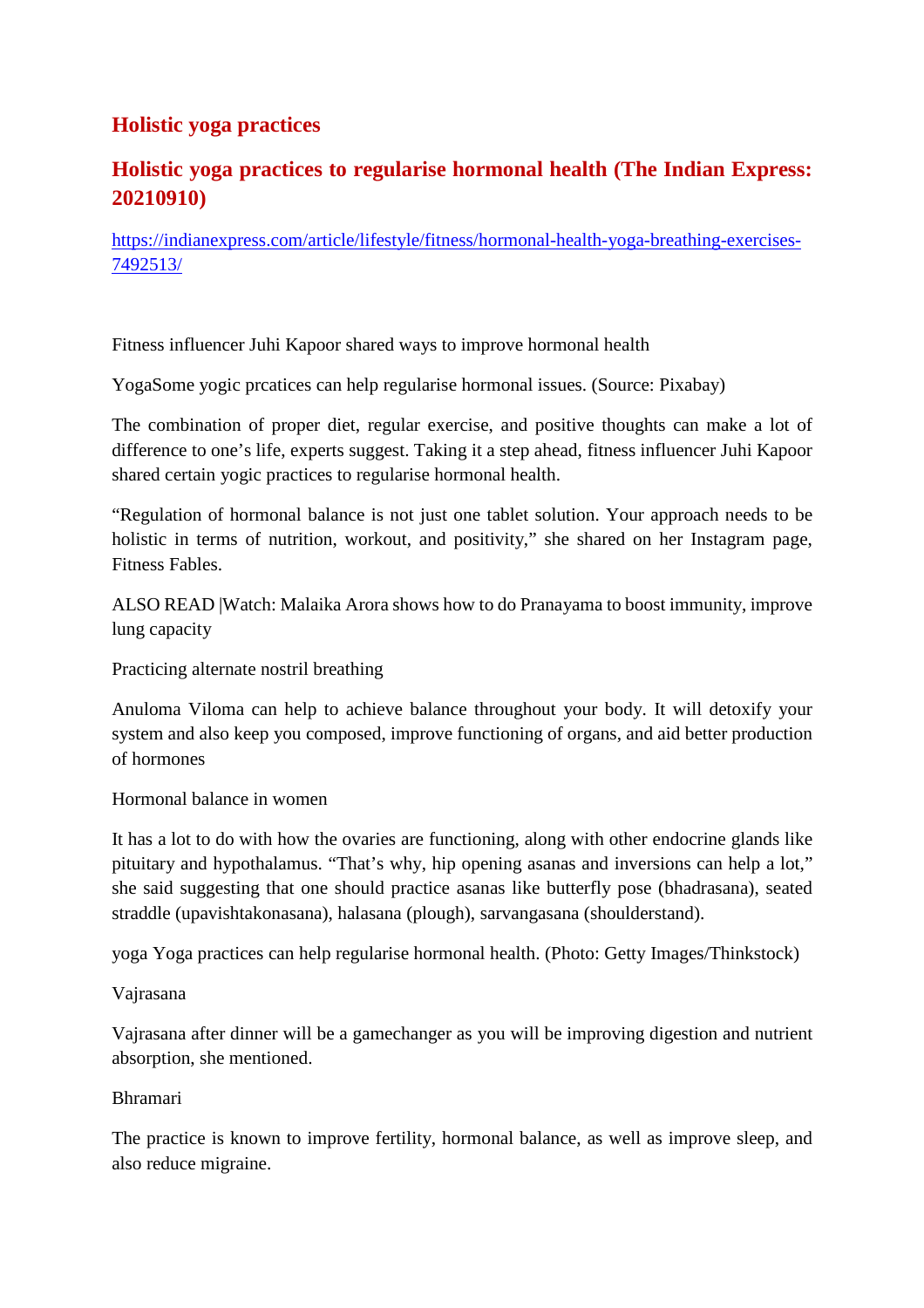#### Pratipaksha Bhavna

She also said that "replacing each negative thought with positive one is important". "During hormonal imbalance, we tend to think negative thoughts. So, every time you end up with a negative thought – simply think of an opposite outcome and then just allow it spread aura of positivity," she said.

### **Menopause**

# **Expert suggests lifestyle tips to reduce symptoms of menopause (The Indian Express: 20210910)**

https://indianexpress.com/article/lifestyle/health/follow-these-lifestyle-tips-for-comfortablemenopause-7492543/

"Although no one can stop the natural cycles of life, there are many things you can do to take care of yourself during menopause," Dr Nitika Kohli wrote

menopauseDuring menopause, women may experience irritability, decreased bone density and an increase in weight. (Source: Getty images/Thinkstock)

Menopause is a natural process when the menstrual cycle of women comes to an end as a result of the ovaries not producing eggs and releasing hormones. It usually happens between the age of 50 and 55 years, and is said to have occurred when a woman has no menstruation for 12 months. This transition, however, is not an easy one, but one can ensure a comfortable menopause by keeping some simple points in mind.

According to dietician Shikha Mahajan, holistic nutritionist, founder of Diet Podium, "During menopause, women may experience irritability, decreased bone density and an increase in weight. The risk of many diseases also increases during this period." Therefore, it's important to take care of yourself by making some lifestyle tweaks.

Ayurvedic expert Dr Nitika Kohli took to Instagram to talk about the same. "Although no one can stop the natural cycles of life, there are many things you can do to take care of yourself during menopause," she wrote. She, further, suggested ways to "mitigate symptoms and help you transition into this new phase of life".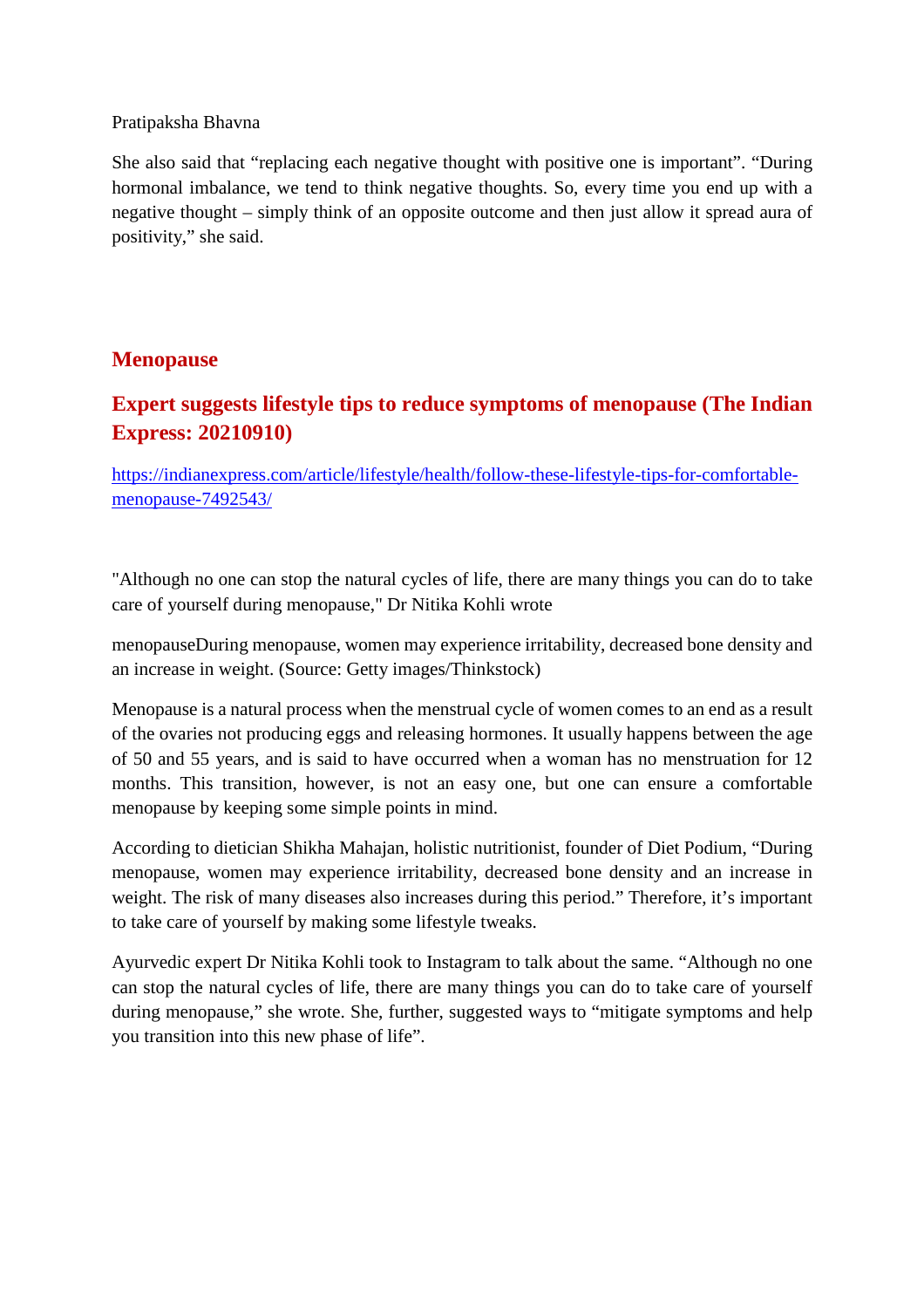# **Fertility**

# **Tips on how to boost fertility for those living with PCOS (The Indian Express: 20210910)**

https://indianexpress.com/article/lifestyle/health/boost-fertility-living-with-pcos-pcosawareness-month-pregnancy-7496648/

As we observe PCOS Awareness Month in September, Dr Aindri Sanyal, a fertility consultant at Nova IVF Fertility, Kolkata, says PCOS can have a variety of effects on fertility

PCOS Awareness Month, PCOS, what is PCOS, living with PCOS, PCOS and fertility, PCOS and infertility, PCOS cure, PCOS treatment, pregnancy, fertility, polycystic ovarian syndrome, indian express newsOvulation problems cause infertility. Ovulation may not occur as a result of an increase in testosterone production or because ovarian follicles fail to mature. (Photo: Getty/Thinkstock)

Given the stressful times we live in, polycystic ovarian syndrome (PCOS) has become a common health issue. The ovaries are impacted as a result of a hormonal imbalance. Ovaries produce and release an egg every month as part of a normal menstrual cycle. In the case of PCOS, the egg may not develop properly or may not be released during ovulation as it should be.

As we observe PCOS Awareness Month in September, Dr Aindri Sanyal, a fertility consultant at Nova IVF Fertility, Kolkata, says PCOS can have a variety of effects on fertility.

"In most cases, ovulation problems cause infertility. Ovulation may not occur as a result of an increase in testosterone production or because ovarian follicles fail to mature. Even if ovulation occurs, a hormonal imbalance may prevent the uterine lining from properly developing and allowing the mature egg to implant. Ovulation and menstruation can be irregular. Irregular menstrual cycles can also cause complications during pregnancy," the doctor explains.

Tips on how you can improve fertility

1. Medications may be needed

Fertility drugs are medications that regulate or stimulate ovulation. Women who are infertile due to ovulation problems can go for fertility medications. Fertility drugs help to enhance ovulation in the same way as natural hormones like follicle-stimulating hormones and luteinizing hormones. Women who ovulate also use these drugs when trying to stimulate better or extra eggs.

2. Healthy weight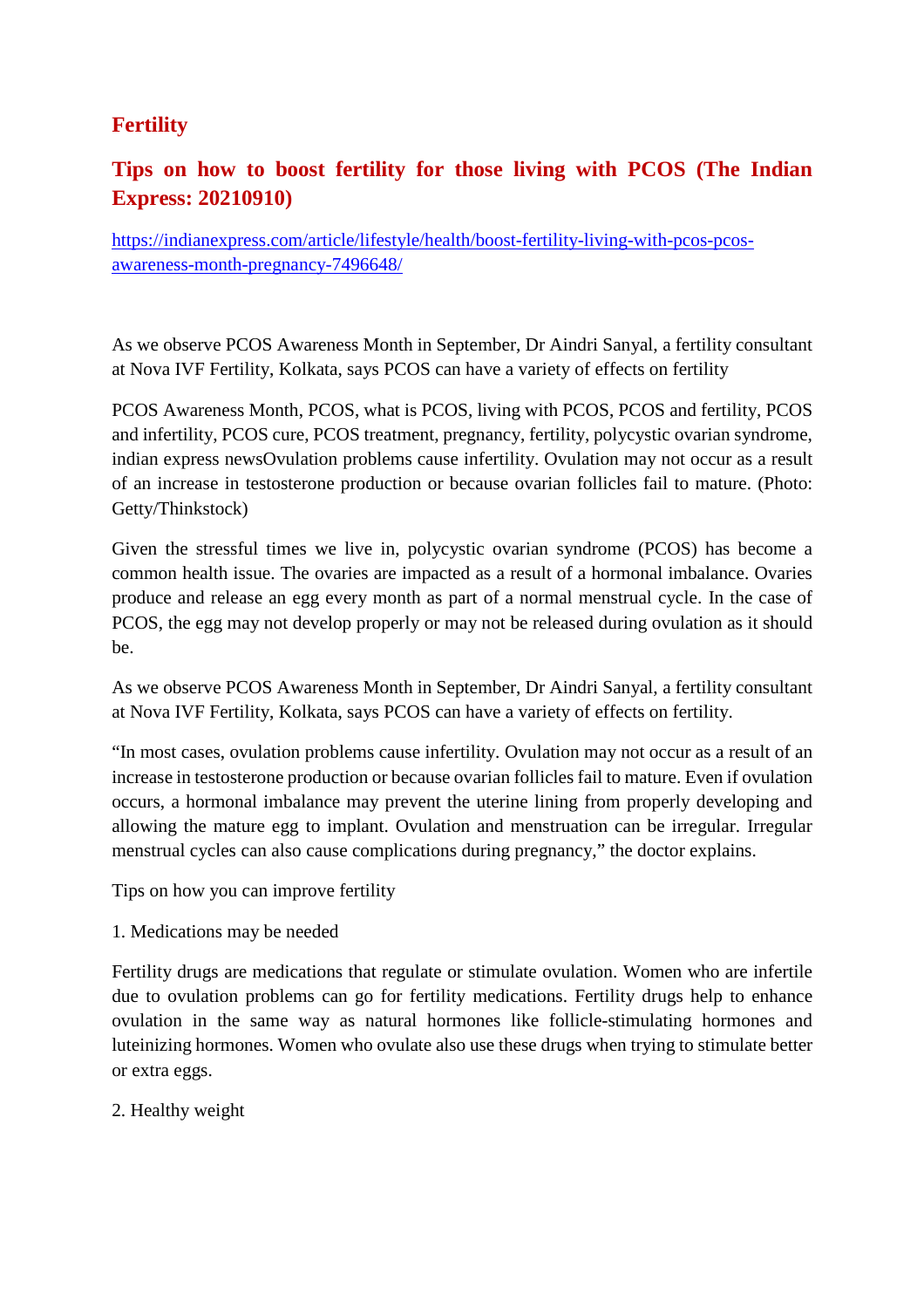Maintaining a healthy weight is important as it increases the chance of getting pregnant and reduces the risk involved during pregnancy. The ideal BMI for conceiving is between 18.5 and 24.9. If you have a high BMI, lowering it before trying for a baby will help.

It is believed that a BMI of 35 or above at the start of your pregnancy can risk pre-eclampsia which is a dangerous condition for both mother and baby. Some of the issues related to high BMI are blood clots, long labor, diabetes during pregnancy, and an emergency caesarean delivery.

High BMI can also have risks for babies — miscarriage, premature birth, diabetes and obesity in the future.

3. Reduce stress

Stress can have a negative impact on the woman trying to conceive. Thus, meditation, listening to songs, doing yoga, going for a walk, exercising, and playing with pets are some of the ways to de-stress and boost fertility.

PCOS Awareness Month, PCOS, what is PCOS, living with PCOS, PCOS and fertility, PCOS and infertility, PCOS cure, PCOS treatment, pregnancy, fertility, polycystic ovarian syndrome, indian express news It is recommended to eat properly and avoid junk foods. (Photo: Getty/Thinkstock)

4. Role of assisted reproductive technologies to manage PCOS

The infertility specialist faces a significant challenge in treating patients with polycystic ovary syndrome using assisted reproductive techniques. Patients with PCOS have a variety of issues, such as excessive body weight and hyperinsulinemia, which complicates management. Patients should be thoroughly evaluated for endometrial neoplasia, hyperinsulinemia, and other general health issues after going through IVF treatment. Overstimulation and severe hyperstimulation are risks of ovarian stimulation for IVF, which should be avoidable in most cases with preventive measures.

5. Consumption of balanced diet

A balanced diet is essential. It is recommended to eat properly and avoid junk foods. Consume food rich in iron and zinc, high fiber foods like bread, brown rice, seeds, low carbohydrates, and dairy food high in fat. Consume more fruits and vegetables, such as lentils and beans. Avoid sugary foods and beverages such as sweets, cookies, and fizzy drinks. Avoid saturated fats found in foods like pastry, biscuits, pies, and cakes, and consume more unsaturated fats such as avocados, nuts, oily fish, and seeds.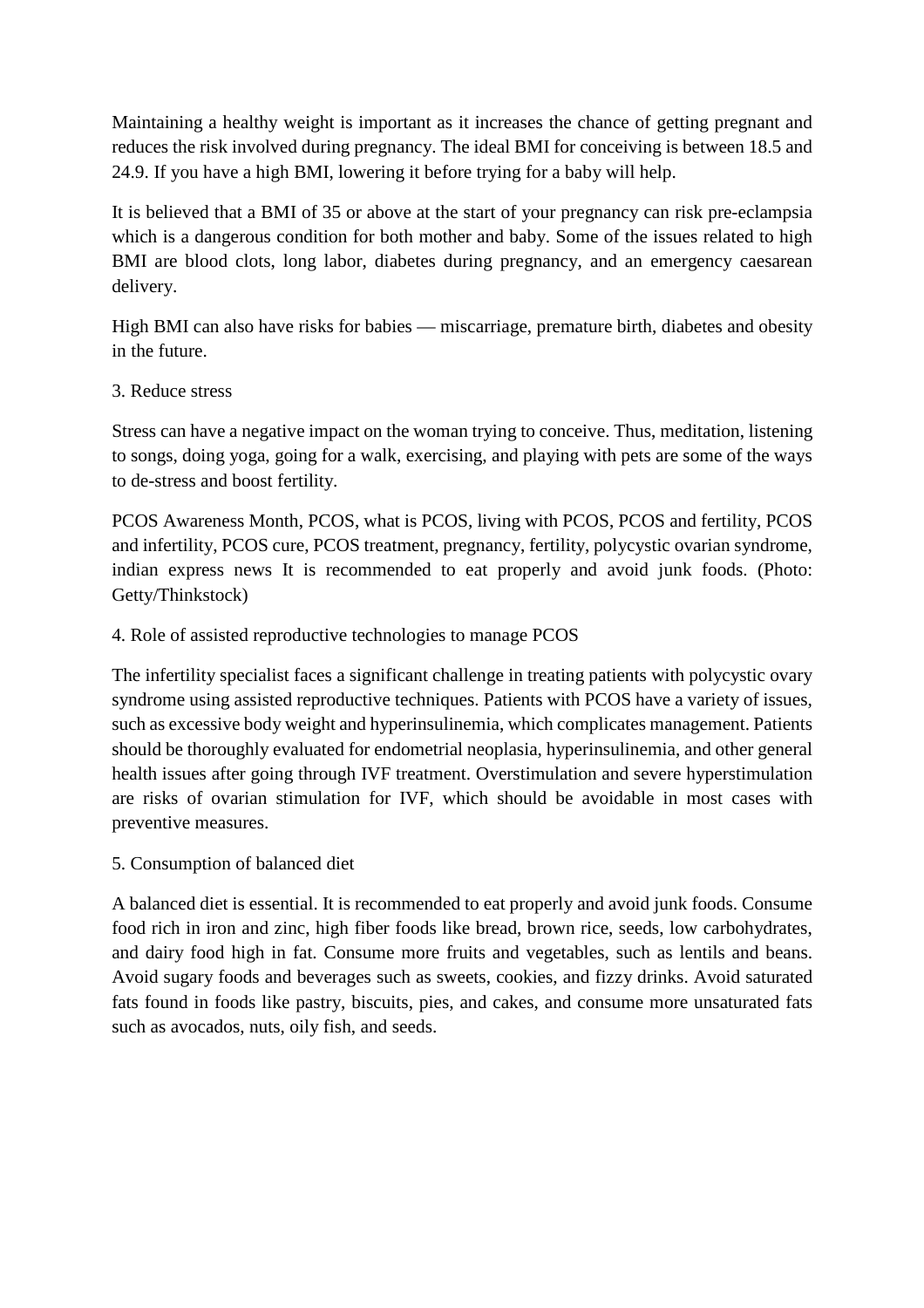## **Diabetic foot ulcer**

# **Diabetic foot ulcer: Know the symptoms, causes, prevention, treatment(The Indian Express: 20210910)**

https://indianexpress.com/article/lifestyle/health/diabetic-foot-ulcer-symptoms-causesprevention-treatment-7492254/

Diabetic foot ulcer is a common complication developed by people with diabetes in India, said Dr Amar Pal Singh Suri; know more about it here

diabetesUncontrolled diabetes can lead to issues like ulcers. (Source: Getty Images/Thinkstock)

As per National Center for Biotechnology Information, around 25 per cent of people with diabetes develop diabetic foot ulcer. Additionally, according to recently-released statistic by the World Health Organization (WHO), one in every five people with diabetes who have developed a severe infection after diabetic foot have to undergo amputation that may affect the family's livelihood.

Diabetes has emerged as a global pandemic that has silently infiltrated many households in India. According to WHO, India will see around 10 crore cases of diabetes in the next 10 years. This increase in the number of diabetes cases in India is griming, and diabetic foot ulcer is a common complication developed by diabetics in India, said Dr Amar Pal Singh Suri, MBBS, CPP (Podiatry), Diabetic Foot Care Center, New Delhi.

A diabetic foot may result in:

\*Peripheral neuropathy or damage of the nerves present in the lower extremities

\*Peripheral ischemia or restricted blood flow in the lower extremities

\*Infection caused by bacteria because bacterial growth is favoured by impaired tissue energy metabolism and the glucose-rich tissue environment.

pumpkin seeds, indianexpress, indianexpress.com, diabetes, type 2 diabetes, blood sugar, chronic condition, Diabetes is characterised by abnormally high level of sugar or glucose buildup in the blood. (Source: Getty Images/Thinkstock)

#### Symptoms

"Identifying the crucial risk factors and making a treatment-oriented assessment for diabetic foot requires a persistent and unhindered diagnostic approach. Thus, people with uncontrolled blood glucose levels must get a comprehensive foot inspection done once every year," said Dr Suri.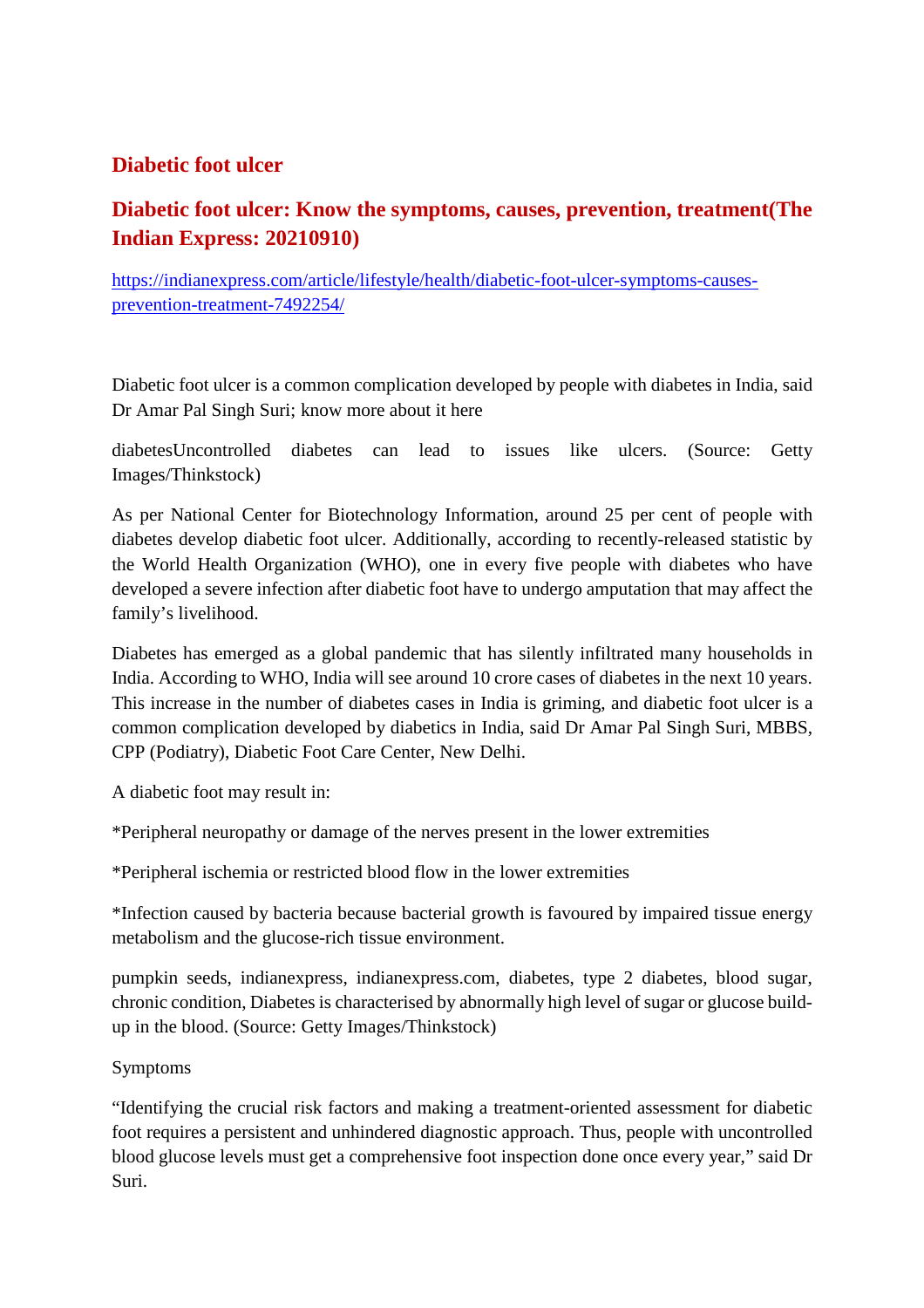Symptoms which are typical include: \*Blisters or other wounds on the foot \*Numbness, tingling, and pain in the legs \*Loss of balance \*Discoloration of skin \*Foul smell from foot

How to prevent diabetic foot ulcers

Prevention is always considered a key to good health, but not all diabetic foot disorders can be prevented, said Dr Suri. "However, one can reduce their risk of developing diabetes ulcers by following appropriate evidence-based prevention and management protocol. People with diabetes must ascertain to control their blood sugar levels, wear well-fitted shoes, avoid treating their corn at home, avoid smoking, and avoid consuming excessive amounts of alcohol," said Dr Suri.

According to Dr Suri, the primary goal is to obtain wound closure as expeditiously as possible. If a diabetic foot is left untreated, it can develop complications like wet gangrene, cellulitis, abscess, and necrotising fasciitis. "The intricacies of diabetic foot usually cause partial or complete foot amputation. Also, the resolution of foot ulcers decreases the recurrence rate, thereby lowering the probability of lower extremity amputation in people with diabetic foot ulcers. In cases where there are no infections at the site of ulcers, health care professionals usually remove dead cells and apply some topical medicines or dressing to the ulcer.

"However, managing diabetic feet, where the infection has set in, has usually been distressing. Data suggests that one in every five people with diabetic feet who have been hospitalised due to severe foot infection underwent foot amputation, and about 50 per cent of them later died within five years after the amputation," observed Dr Suri.

Meanwhile, the science of diabetic foot wound healing has progressed significantly over the past few years. "Doctors are now using New Chemical Entities (NCEs) like DPOCL (Diperoxochloric acid) for managing infected diabetic foot ulcers. The antibacterial and wound healing properties of NCEs have attracted many healthcare professionals to use them," said Dr Suri.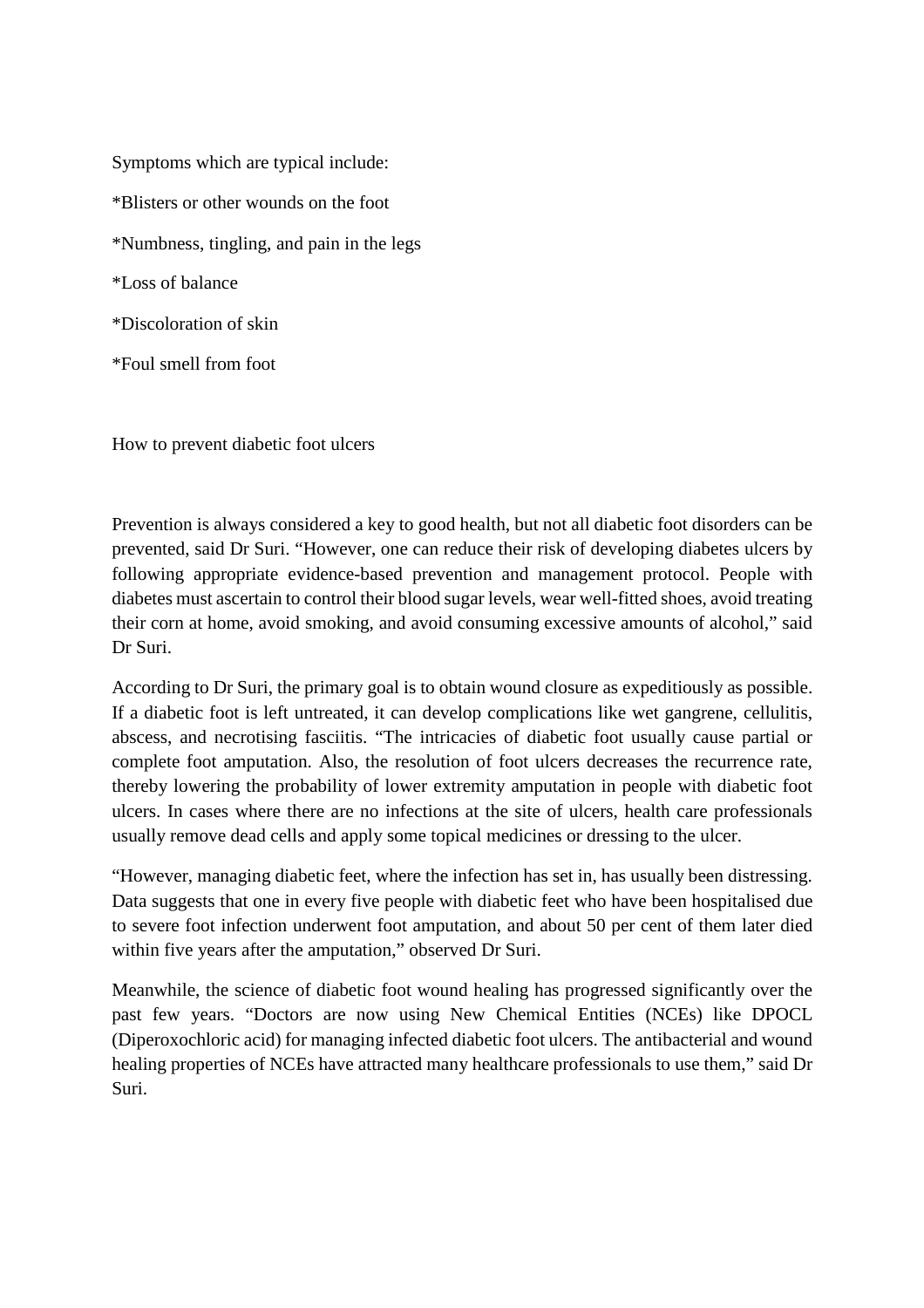#### 1 Dose of Covid (The Asian age: 20210910)

http://onlineepaper.asianage.com/articledetailpage.aspx?id=15825767

# Govt: 1 dose of Covid jab 96.6% effective in preventing death

**AGE CORRESPONDENT** NEW DELHI, SEPT, 9

Two vaccine doses have been found to offer near total protection from<br>death in India and even one dose is more than 96 per cent effective in averting fatalities, the first government analysis of vaccine efficacy among the inoculated segments has shown.

Director general of the Indian Council of Research Medical Balram  $(ICMR)$ Bhargava, who led the effectiveness vaccine study, said on Thursday that vaccines are now proven life savers in India.

"We synergised the data from several sources including CoWIN and found vaccine effectiveness in preventing mortality with one dose to be 96.6 per cent and with two doses 97.5 per cent.<br>The data was analysed between April 18 And August 15 this year," ICMR chief said.

The analysis also

# **Kerala: 26,200** Covid cases, 125 deaths in 1 day

Thiruvananthapuram, Sept. 9: Kerala on Thursday reported 26,200 fresh coronavirus cases and 125 deaths which pushed the total infections in the state to 43,09,694 and the fatalities till now to 22,126, the state government said.

The Test Positivity Rate (TPR) was recorded at 16.69 per cent after testing 1.56,957 samples in the last 24 hours and with this, 3.29 crore samples have been tested till now. a state government release said.  $-PTI$ 

tracked vaccine protection rates of inoculated persons through the ferocious second wave of the pandemic.

Dr Bhargava said the vaccine's protective effects against death were observed across age **Turn to Page 2**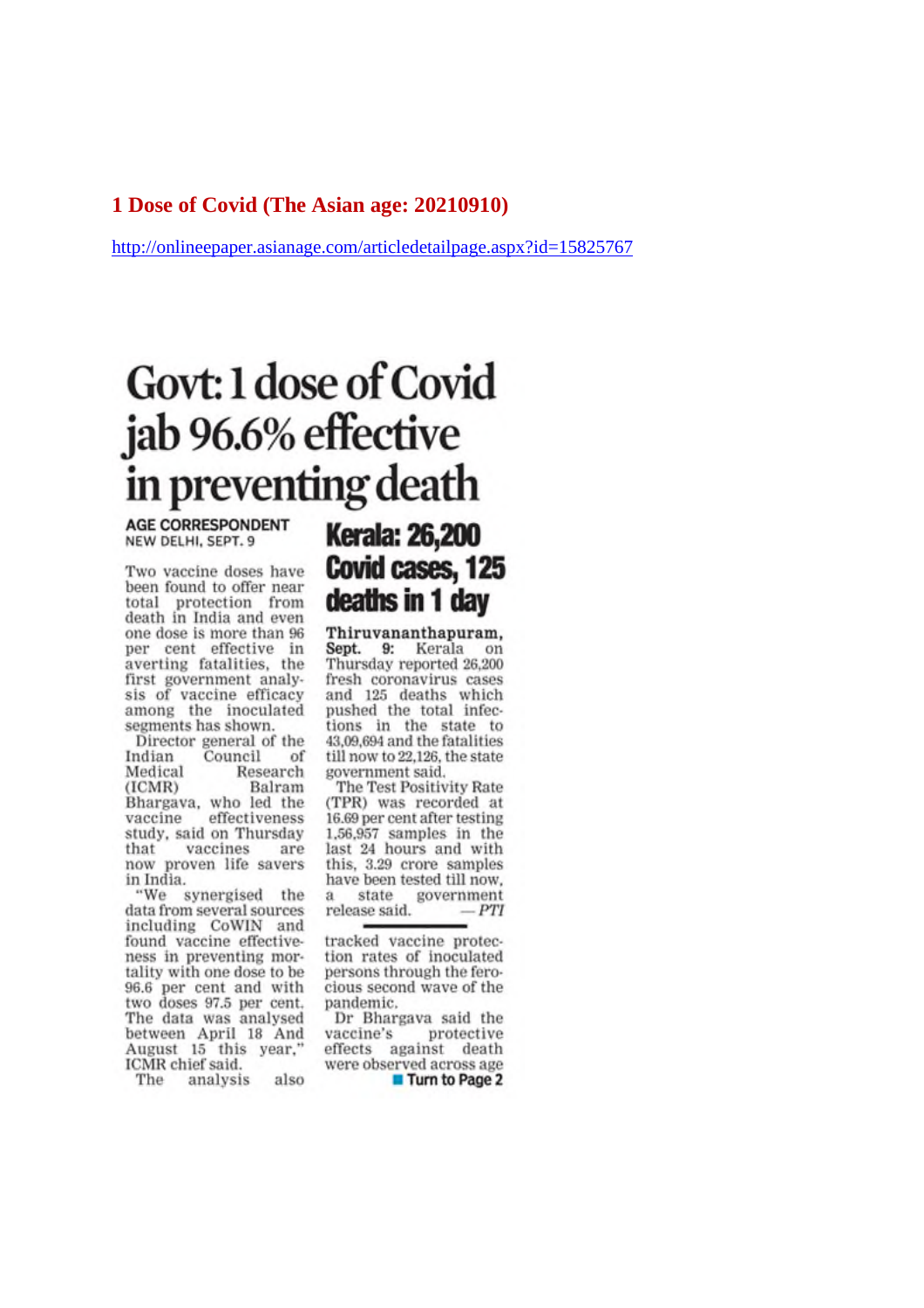#### **Caste Census (The Asian age: 20210910)**

http://onlineepaper.asianage.com/articledetailpage.aspx?id=15825793

# Odisha Assembly passes resolution to rise quota cap beyond 50% Nod to resolution on caste census

#### **AKSHAYA KUMAR**<br>SAHOO BHUBANESWAR, SEPT. 9

On the concluding day of its nine-day Monsoon<br>Session, the Odisha Legislative Assembly on Thursday evening passed a resolution seeking a caste-based census and exceeding the 50 per cent reservation ceiling for Other Backward Classes (OBCs).

resolution was The tabled by scheduled caste and scheduled tribe: minorities and backward classes welfare minister

Jagannath Saraka, Speaking to reporters after passing of the resolution, Mr Saraka said<br>the resolution would be sent to the Union government for its consideration and necessary action.

The Biju Janata Dal, which is now at being<br>criticised for not giving 27 per cent reservation to the Other Backward Classes in government<br>jobs and seat reservation to students in higher education institutes, has been insisting upon the Union government to make necessary legislative intervention to ensure that the backward classes people get their due reservation.

The Opposition, however, sees the resolution a political stunt by the ruling BJD to hide its past<br>"misdeed" of not giving the 27 reservation to the OBCs.

"The Odisha government does not appear to be serious about giving the OBCs their due reservation in jobs and education. Though it has challenged in the Supreme Court a decision of High Court of Orissa that kept

the reservation ceiling at 50 per cent, it has not followed it seriously in the apex court for its early adjudication. As a result, hundreds of OBCs candidates have been deprived of jobs.<br>"Similarly, not a single

student has got admission in higher education classes. said the Opposition chief whip Mohan Majhi.

The OBCs who constitute more than 50 per cent of the state's population are now getting a little over 11 per cent reservation.

#### **A Jab for Children (The Asian age: 20210910)**

http://onlineepaper.asianage.com/articledetailpage.aspx?id=15825543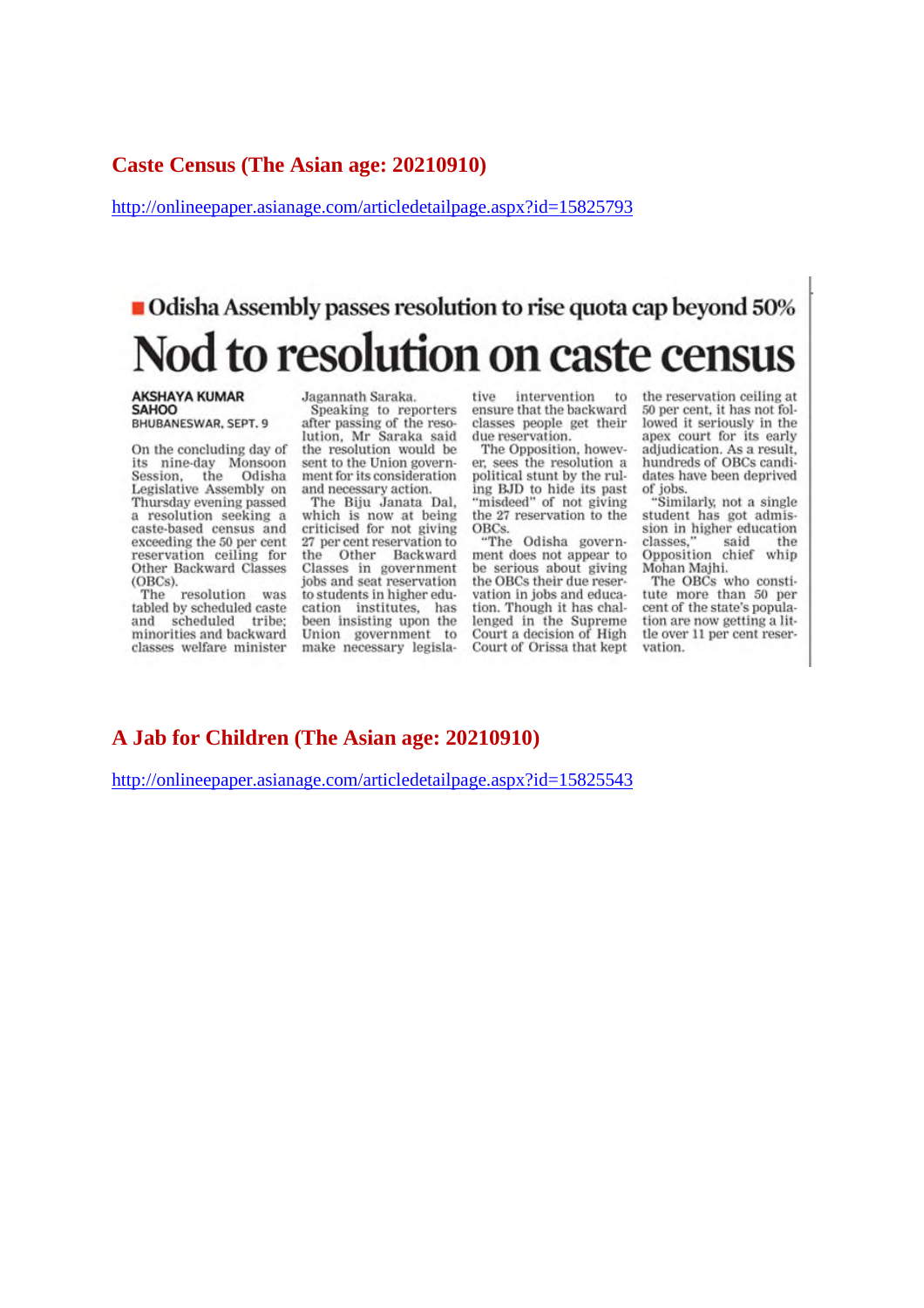# **THE ASIAN AGE**

# 10 SEPTEMBER 2021

# Jabs for children, closing digital gap need of hour

recent study on education of students during pandemic Covid-19, conducted in 15 states and Union territories by a group of social scientists, has come up with results that lay bare the shocking size of the digital divide that exists in our country. As per the survey, 37 per cent of the rural poor have stopped their studies completely after schools were closed due to the pandemic some 18 months ago; their share is 19 per cent in the cities. Only four per cent among the children belonging to the Scheduled Castes and Tribes in the rural areas attend online classes regularly against 15 per cent of other sections. It has also found that only 51 per cent of the rural households had a smartphone; more than half the households in both the urban and rural areas have connectivity issues. Those who are unaffected by the lockdown and attend classes regularly are a mere 24 per cent in urban areas and eight per cent in rural areas. Most parents think the ability of their children to study has declined and want schools to reopen as early as possible.

The pandemic has thrown the lives of most Indians out of gear. The rural poor and daily wage earners landed in utter penury; even the middle class was made to

The government must encourage and incentivise companies to speed up the process of developing vaccines for people aged below 18 years

make amends to the way they lived their lives. But the survey is an eye opener in that it lays bare some of the stark realities that we as a nation have prepared for our future, that's children. With one third of the children dropping out of their studies for no fault of theirs, what hope can we have of them? How are we going to make up for their losses and that of the nation?

India prides itself as a technology superpower but very little has been done to bridge the digital divide that exists in the country. It also demonstrates the poor reach of the Digital India project that was

launched with fanfare. The Supreme Court was on dot when it asked the Union government a few months ago what its vaccination plans are for the more than 13,000 villages where there is no computer centre for people to register on its platform. The same applies to students, too. As a nation, we have to ponder over and roll out plans for the students who were forced to say goodbye to education so that they are back in the stream. The government must also introspect on the directions its digitisation plans have taken and make amends so that the issue of digital divide is addressed.

The survey also points to the need for early opening of schools, and the humongous task ahead of us in ensuring the safety of students while doing so. Reports from the United States talk of the pandemic spreading among children for whom there is no vaccination as yet. Some of the states in India where schools have reopened also have reported students testing positive for the virus. These, however, cannot be a reason for keeping the schools shut for more time. It must encourage and incentivise companies to speed up the process of developing vaccines for people aged below 18 and put in place proper protocols so that the chances of spread of the virus is minimised when the schools are reopened.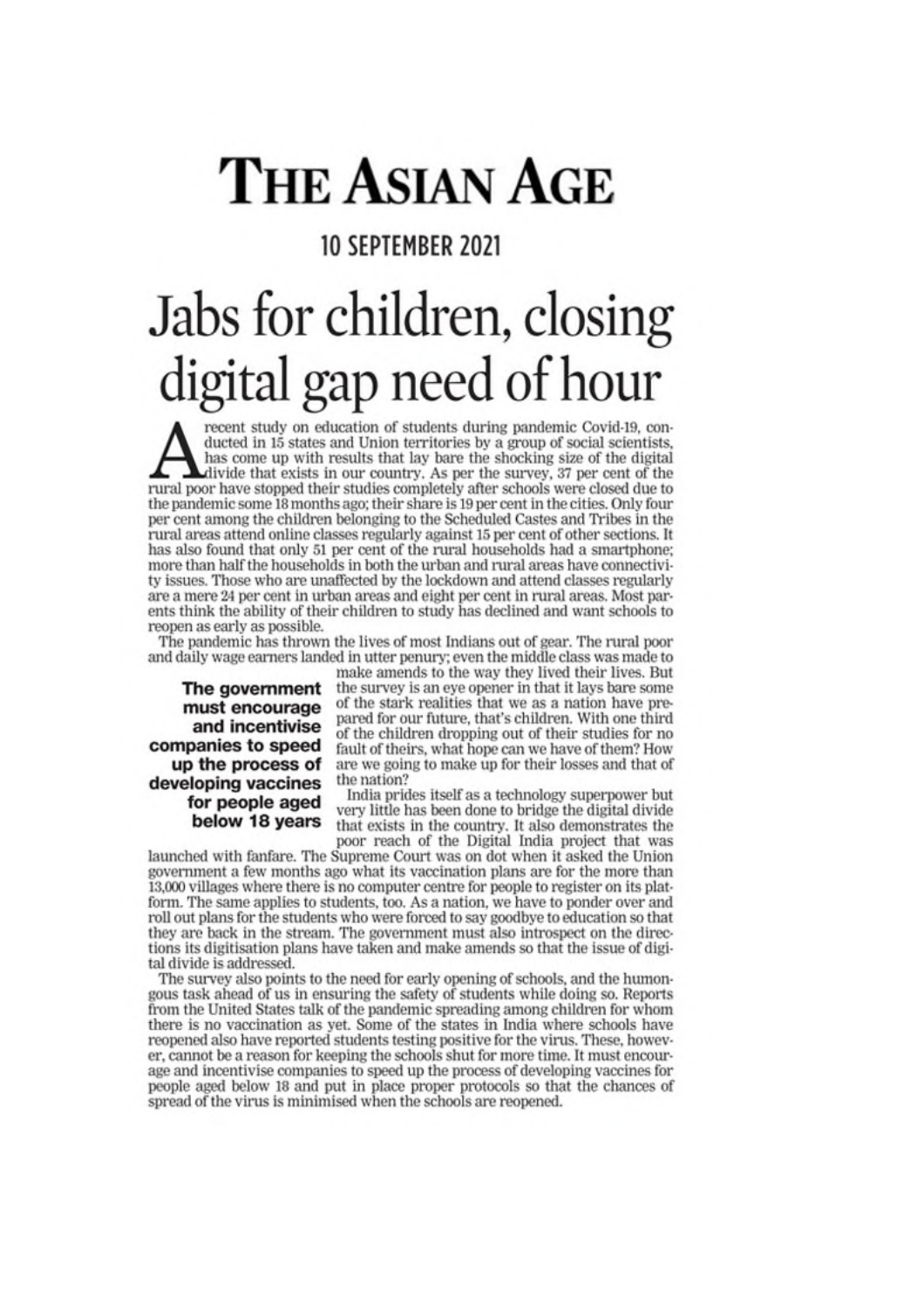#### **Yoga and Physical Fitness (The Asian age: 20210910)**

http://onlineepaper.asianage.com/articledetailpage.aspx?id=15825005

The latest fitness trend lets you fly free while making yourself stronger in body and mind

#### **SWATI SHARMA** THE ASIAN AGE

Getting fit is suddenly<br>all about flying high.<br>Celebrities like Rakul<br>Kareena Kapoor Khan,<br>Malaika Arora and Ananya<br>Malaika Arora and Ananya<br>Malaika Arora and Ananya mandey are suspending their<br>lithe bodies in the air with elas-<br>tic bands, to practice Aerial

If<br>the boutes in the arr wint east<br>tic bands, to practice Aerial<br>Yoga.<br>The carried Aerial Yoga, is a graceful,<br>exciting and challenging way<br>consider a computer of the boundary of regular exercises.<br>Meenakshi Mohanty, fitne

# WHAT ARE THE BENE-<br>FITS OF AERIAL<br>YOGA?

is a new form of<br>a mix of yoga, pilates and<br>dance. In this workout, you<br>perform the yoga poses mid-<br>air with the help of a silk Besides relax-<br>ing the body,<br>centring the<br>mind and<br>uplifting the<br>spirit, aerial mind and **erform the**<br>
uniffing the **air with the**<br>
spirit, aerial<br>
yoga is a great<br>
tout that strength-<br>
tout and the spirit oncrease flat-<br>
tout be concerned<br>
behind the concerned<br>
behind the concerned behind on the pos hammock.<br>- Meenakshi Mohanty,

#### **WHO SHOULD TRY AERIAL**<br>WORKOUTS?

**Processor** and o aerial workouts.<br>It does not matter whether you are a young child or an adult in<br>your 50s. However, it is recommended that you consult with<br>your doctors before trying out<br>this mode of exercise. (People su

# Yoga in the air

**SNATCHING HEALTH FROM THE AIR** 

Performed mid-air, aerial yoga does<br>require some amount of assistance,<br>but once you learn how to go about it,<br>it has multiple benefits that include: **SILLER** 

#### **WHAT MAKES AERIAL YOGA SPECIAL?**

• Most importantly, you don't need any specific<br>skill/ability to do aerial yoga.

• It is the most effective workout for the abs - since you do not have the stability of standing on the<br>ground, you are forced to engage your core, thereby<br>improving your core strength.

• It eliminates the monotony of conventional exercising – It adds a fun factor, as the suspension equipment allows you to do acrobatic and gymnastic tricks that

you normally would not do.

• Toning the belly by

• Forming the belly by<br>engaging the core<br>• Improving control<br>over movements

**Profile the system and the system of the system of the system and your body and supports it in difficult poses**<br>around your body and supports it in difficult poses<br>helps you understand the right way of doing them.

lation

Boosting blood circu-

Lation<br>● Increasing flexibility<br>● Enhancing digestion

• Whether you have special needs or mobility limitations, this workout is great, as it is easy on the joints and focusses on the core.

• Besides being a fun workout, it also helps build a healthier mindset. You can choose from relaxing and meditative sessions to more strenuous ones.

**CELEBRITIES**<br>FLYING HIGH



Kareena Kapoor Khan doing<br>an inverted pose using a<br>hammock



Rakul Preet Singh was<br>recently spotted indulging in Recently spotted indulging<br>aerial yoga where using a<br>hammock, she floated<br>upside down.

**Celebrities like Rakul Preet** Singh, Sara Ali Khan,<br>Kareena Kapoor Khan, **Malaika Arora and Ananya** Pandey are suspending<br>their lithe bodies in the air with elastic hands to practice Aerial Yoga



Ananya Panday nails aerial<br>Yoga inversion

It is a new form of

fitness expert